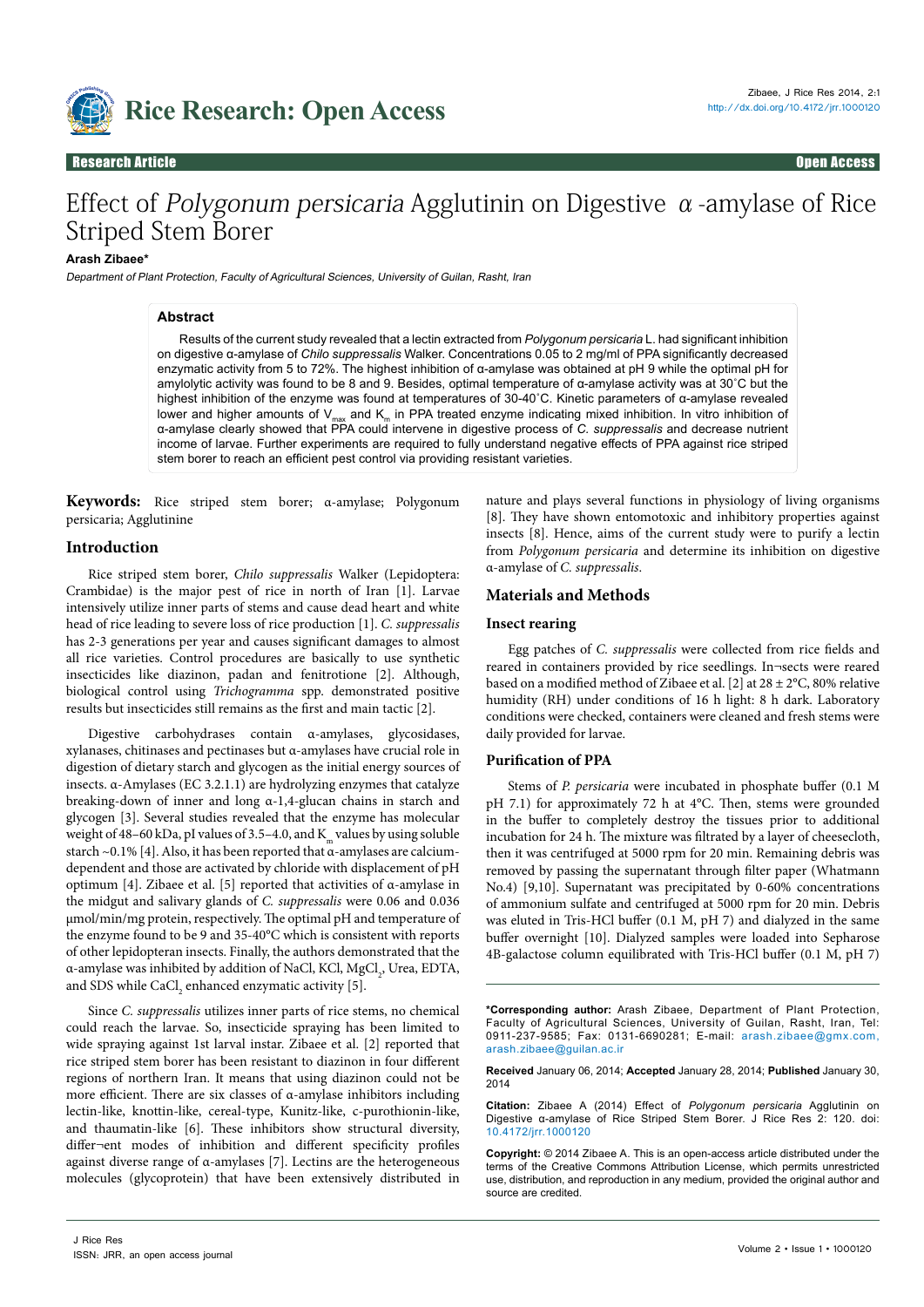as affinity chromatography. The affinity column was washed with Tris-HCl buffer and buffer containing 20 mM 1,3-diaminopropane (DAP) [9,10]. Fractions showing the highest protein content were pooled and used for forthcoming step. Fractions obtained after the first affinity chromatography were loaded on DEAE-Cellulose fast flow equilibrated with DAP [9,10]. Finally, the lectin was eluted using Tris–HCl (0.1 M, pH 7.0) containing 0.5 M NaCl after DAP washing. Again, the samples showing the highest protein content were dialyzed against water and purified molecule was analyzed by SDS-PAGE stained with commassie brilliant blue [11].

#### **Sample preparation**

Larvae of *C. suppressalis* were randomly selected and their midguts were removed by dissection under a stereomicroscope in ice-cold saline buffer (NaCl, 10 mM). The midguts were rinsed in ice-cold distilled water, placed in a pre-cooled homogenizer and grounded before centrifugation. Equal portions of larval midgut and distilled water were used to have desirable concentration of the enzyme (W/V). Homogenates were separately transferred to 1.5 ml tubes and centrifuged at 13,000 rpm for 20 min at 4°C. The supernatants were pooled and stored at −20°C for subsequent analyses.

#### **α-Amylase assay**

The method using dinitrosalycylic acid (DNS) was used to assay α-amylase activity [12]. Ten microlitres of the enzyme was incubated for 30 min at 35°C with 50 μl of phos¬phate buffer (0.02 M, pH 7.1) and 20 μl of soluble starch as substrate. The reaction was stopped by adding 80 μl of DNS and heating in boiling wa¬ter for 10 min prior to read the absorbance at 545 nm. One unit of α-amylase activity was defined as the amount of enzyme required to produce 1 mg maltose in 30 min at 35°C. The negative control contained all reaction mix¬tures with pre-boiled enzyme (for 15 min) to prove the enzyme presence in the samples.

## **Inhibition of α-amylase by different concentrations of PPA**

Inhibition experiment was carried out using 50 µl of PBS (phosphate buffer solution) (0.02 M, pH 7.1) 20 µl of starch 1% and 20 µl of different concentrations of PPA  $(0, 0.1, 0.5, 1, 1.5,$  and 2 mg/ml) Then, 10  $\mu$ l of the enzyme was added and the reaction continued as described earlier. The blank con¬tained PBS, starch 1%, and each concentration of PPA.

#### **Effect of pH on α-amylase inhibition by PPA**

pH dependency of the PPA inhibition was deter¬mined at different pH values using Tris-HCl buffer (20 mM) with pH set at 5, 6, 7, 8, 9, 10, 11, and 12. Α-Amylase activity was assayed after incubation of the reac¬tion mixture containing Tris-HCl buffer (in the given pH value), starch 1%, PPA (2 mg/ml) and enzyme.

## **Effect of temperature on α-amylase inhibition by PPA**

Effects of temperature regimes on α-amylase inhibi¬tion by PPA were made by the reaction mixture containing Tris-HCl (20 mM pH, 9), Starch 1%, PPA (2 mg/ml) and enzyme at different temperatures set at 15, 20, 25, 30, 35, 40, 45, 50, and 60°C.

## **Kinetic Studies**

Kinetic parameters of inhibition were carried out using different concentrations of starch as substrate (0.5–2.0%) in the presence of PPA (2 mg/ml). Lineweaver-Burk plot analysis was made to find Km and Vmax values by Sigma-Plot software (version 12).

## **Protein Assay**

Protein concentrations were assayed according to the method described by Lowry et al. [13]. The method recruits reaction of Cu2+, produced by the oxidation of peptide bonds with Folin–Ciocalteu reagent. In the assay, 20 µl of sample was added to 100 µl of reagent, and incubation was made for 30 min prior to read the absorbance at 545 nm (Recommended by Ziest Chem. Co., Tehran-Iran).

## **Statistical Analysis**

All data were compared by one-way analysis of vari¬ance (ANOVA) followed by Tukey's studentized test when significant differences were found at  $p \le 0.05$ , and marked in figures with letters.

## **Results and Discussion**

Lectins are the heterogeneous proteins that are able to recognize carbohydrates in physiological media [14]. In facts, lectins reversibly bind to carbohydrates without altering their covalent structure [15]. These molecules may have several functions in living organisms but plant lectins have been shown entomotoxic effects and enzymatic inhibition [8]. Certain tissues of plants like seeds, bark and bulbs contains lectins that might indicate their roles as storage proteins [8]. In the current study, different concentrations of PPA significantly affected digestive amylolytic activity of *C. suppressalis* (Figure 1). Although the highest inhibition was found to be 72% but concentrations of 1, 1.5 and 2 mg/ml show somehow same inhibition (Figure 1). Among six types of α-amylase inhibitors, lectin-like one has demonstrated various effects. For example, α-AI1 from *Phaseolus vulgaris* L. inhibited digestive αamylases of *Callosobruchus maculatus* Fabricius (Coleoptera: Bruchidae) and *C. chinensis* while α-AI2 had no inhibitory effects on these insects [16,17]. In a current study, different concentrations of extracted lectin, *Citrullus colocynthis* agglutinin (CCA), inhibited digestive amylolytic activity in Ectomyelois ceratoniae Zeller (Lepidoptera: Pyralidae) by 22-49% [18]. Direct inhibition of digestive α-amylase by PPA and well-known function of lectins as binding moelcules to epithelial cells of midgut point out entomotoxic and inhibitory effects that definitely disrupt digestive processes of insects lead to mal-nutrition and death of pest without other effects on non-target organisms and environmental pollutions.

Although optimal pHs of the enzyme were found at pHs 8 and 9 but the highest inhibition occurred at pH 9 (Figure 2). In case of temperature, the highest inhibition obtained at temperatures of 15, 35, 45 and 50˚C (Figure 3). Although these temperatures showed the

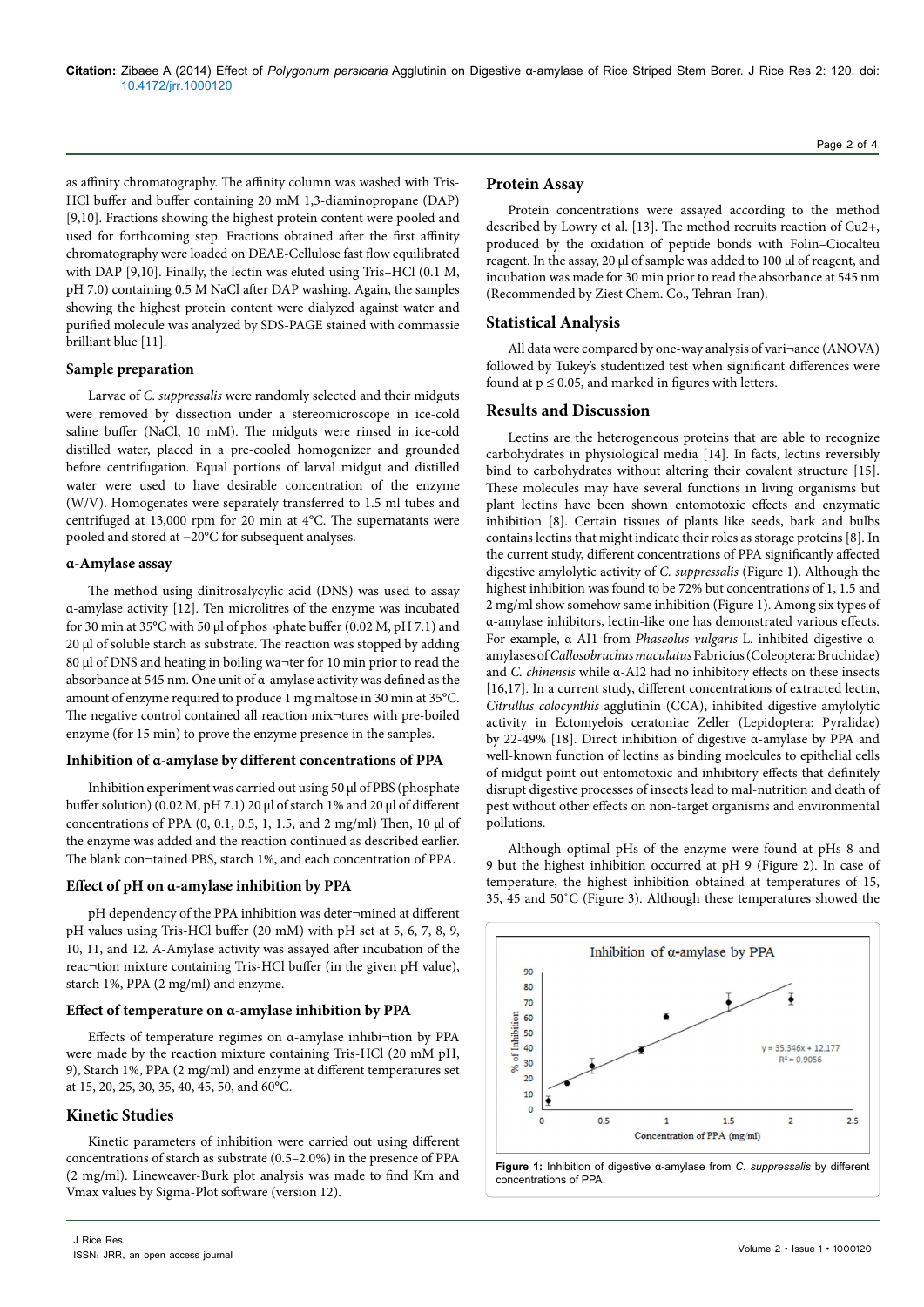**Citation:** Zibaee A (2014) Effect of *Polygonum persicaria* Agglutinin on Digestive α-amylase of Rice Striped Stem Borer. J Rice Res 2: 120. doi: [10.4172/jrr.1000120](http://dx.doi.org/10.4172/jrr.1000120)



Page 3 of 4





**Figure 3:** Effect of temperature on PPA inhibition on α-amylase from *C. suppressalis*. Statistical differences have been shown by various letters (Tukey tes,  $p$  ≤ 0.05).